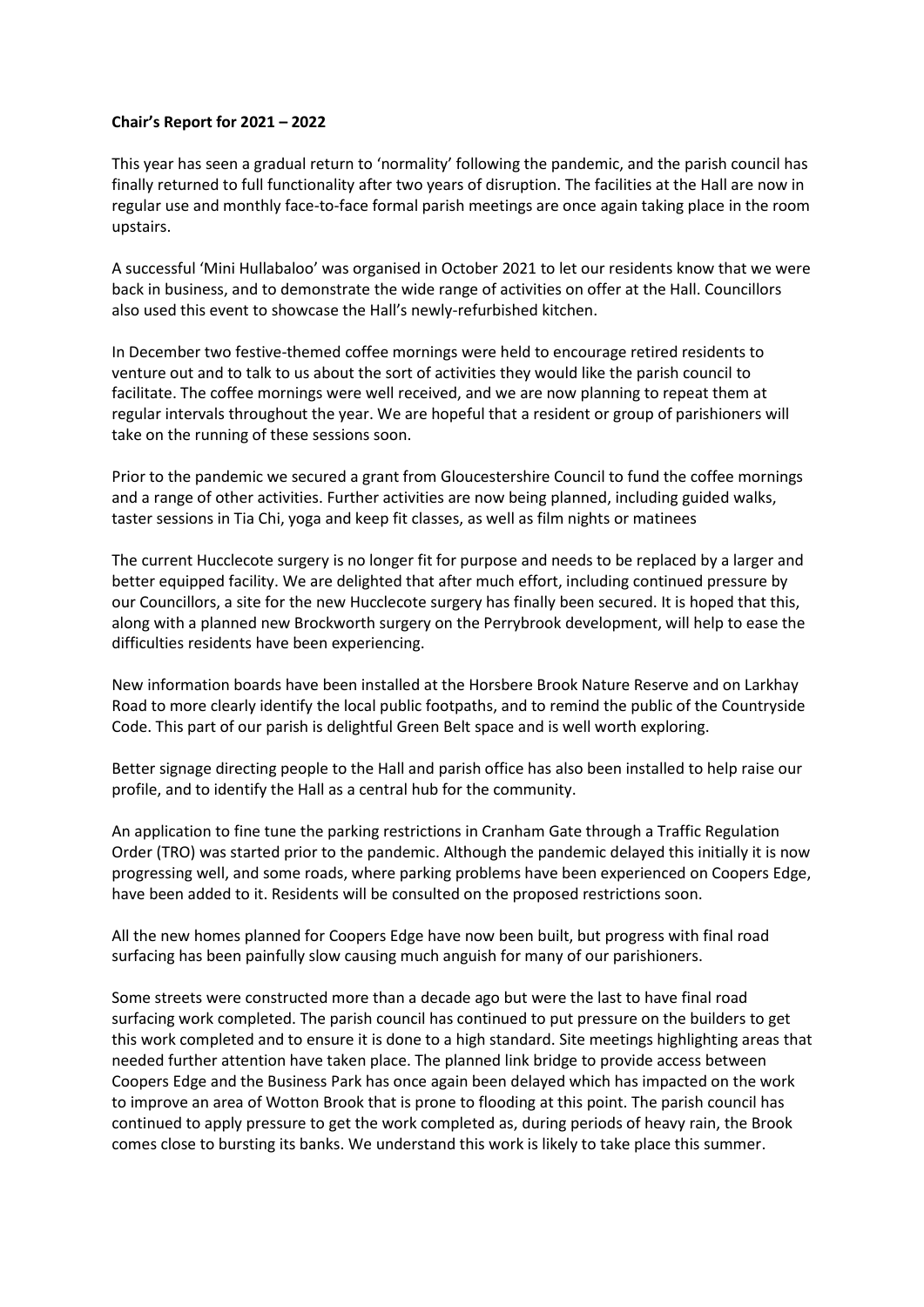The new Coopers Edge sports fields and changing facilities near the motorway were completed more than a year ago. The housebuilding consortium that paid almost £2m for the facilities is keen for them to be quickly 'adopted' by Tewkesbury Borough Council, so that an operator can be secured to manage and maintain the pitches. The parish council is also keen to see the facilities adopted, so that local people can make use of them.

Sadly, despite lots of prodding from the parish council, the formal legal process of 'adopting' the facilities is taking Tewkesbury Council an age, and we are still not clear when they will be handed over and fully operational. In the meantime, the facilities have suffered vandalism and the sports fields are not being well maintained.

Plans for a new shop and two takeaways on Coopers Edge have recently been approved. When the proposals were discussed at our parish meeting, we suggested that a safer pedestrian crossing should be included on Lobleys Drive.

Tewkesbury Borough Council's Community Governance Review led the parish council to consider how this impacted on Coopers Edge. Following discussions with Brockworth parish council we responded with a suggestion that Coopers Edge should eventually have its own parish council. Tewkesbury Borough Council initially dismissed this, citing lack of local interest. We challenged its decision by setting up a survey to test local views. This clearly showed that the vast majority of Coopers Edge residents were in favour of having their own parish council.

The parish council has formed a good relationship with Ecclesiastical Insurance (now part of the Benefact Group), which has its HQ on the business park. The company's staff assisted us with tree and bulb planting to improve the Wotton Brook corridor, and the company also funded the installation of new seating and a picnic table.

In 2021 the parish secured a grant from the county council to help cover the costs of installing a new Trim Trail. We have identified the appropriate equipment and suitable locations, but the project has sadly been delayed by the complications associated with Tewkesbury Borough Council's 'adoption' of some of the public open space alongside the Brook. As soon as this is resolved we will get the equipment installed.

Just before the beginning of the pandemic we managed to plant a number of trees and developed some 'trial' wildflowers beds. Work on the beds has continued and plans to extend and improve them in the future have been developed alongside more tree planting. These initiatives chime well with our plans for making the parish much greener in the future.

Noise pollution from the M5 continues to be a significant issue for many of our parishioners. Numerous meetings with Highways England have taken place to try to improve noise barriers and plant noise-absorbing trees in the worst affected areas. We were extremely disappointed when recently several trees were felled near Belmont Avenue creating an increase in road noise pollution. The Parish Council has objected to the felling and is pressing for a programme of replacement trees to be planted.

In March we organised a 'Community Conversation' to find out what residents wanted us to consider as part of developing a strategy for addressing the challenge of Climate Change. The event was well attended, and a wealth of exciting ideas emerged. Over the summer months a small Action Group will investigate these further and draw up an Action Plan setting out exactly what initiatives it recommends the parish undertakes.